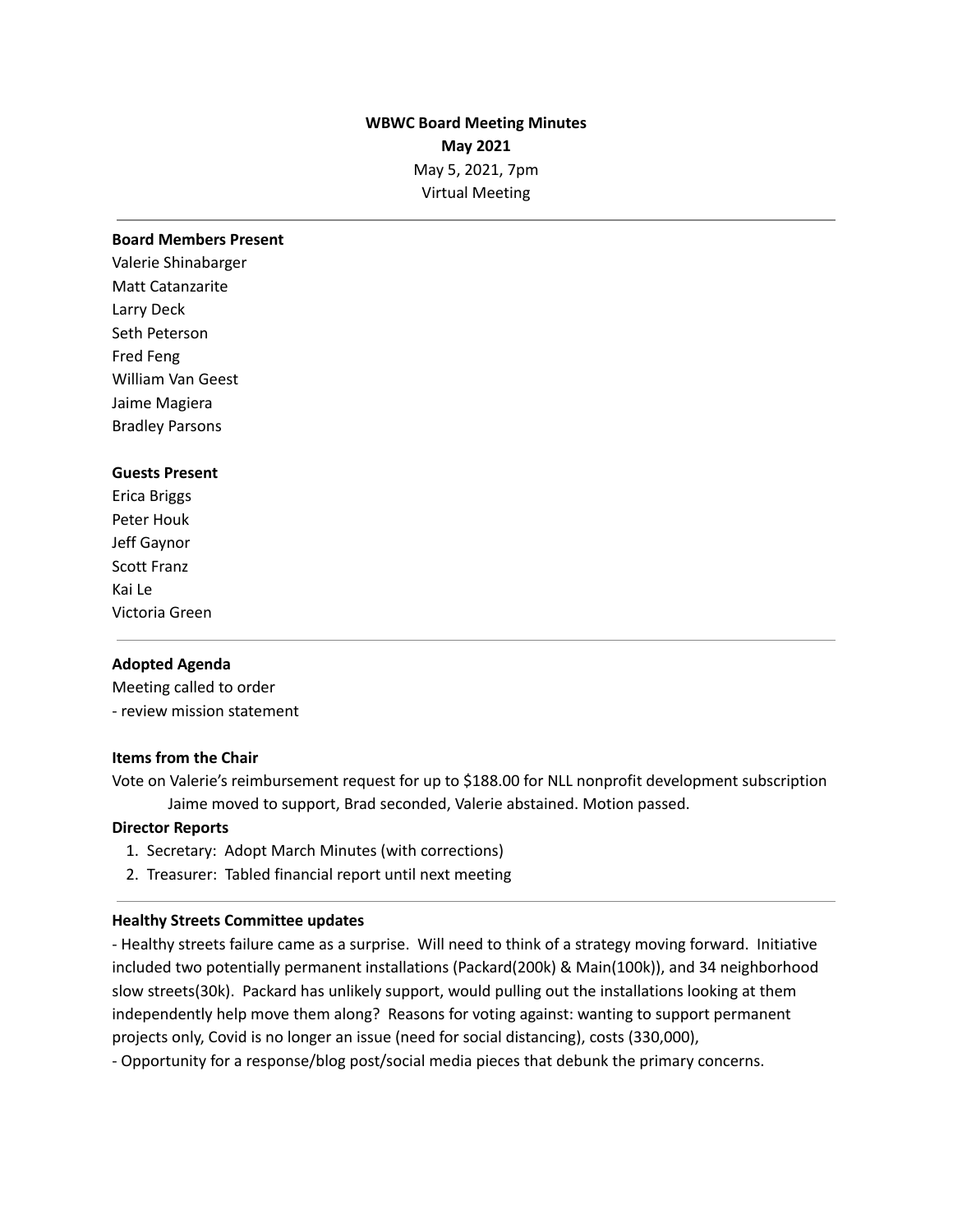- Timeline: next meeting (5/13 is when we would know if it's being brought back)? Reintroduce just packard or the entire healthy streets program? Council has already supported design, volunteer and staff effort, and efforts to meet the requests of council.

### **Public Comment**

Jeff - had received communication regarding improvements along Main Street from a parent hoping to learn more.

### **Eisenhower Trail Project Proposal**

1. Learn more about [Eisenhower](https://docs.google.com/document/d/1pkeGaq2jv85lkCDKT3o5jqh-ZumXt0TZQatzwe2CqFw/edit?usp=sharing) Park Trail project Improve connectivity in SW Ann Arbor, coordinated with detention pond construction Starting small will hopefully demonstrate community demand/support WBWC will work with Peter to prepare a letter of support to Ann Arbor Adopt-a-Park program

### **Communications Committee updates:**

Considering drafting "canned"(avoid templated language) response letters of support to allow for quicker response time in instances that don't seem controversial and follow our organization lines. Personalized communication includes how something affects an individual. Having perfectly crafted letters from members is not as important. A statement from WBWC carries less weight than something from individuals.

Packard bikeway twitter post drew some interest and comments

Instagram going live soon

#### **Public Outreach Committee updates**

Logo and Name change options have been shared, keep an eye out for survey on preferences

#### **Volunteer Recruitment updates**

Post to volunteer [calendar](https://docs.google.com/spreadsheets/d/1oewywvixyzwEB1x-nCvWY9fBF2bKAPZFXRpZTOSI_l4/edit#gid=0) for opportunities, potential for assistance with combing through agendas Fresh regional perspectives are something to aim for.

How to approach folks in the "post-covid" environment, to encourage volunteering and board participation

Reachout to volunteer list, from website solicitations for simple and basic opportunities to get involved with little commitment at first to establish communication channels etc.

#### **A2 Transportation Plan Update**

Good to see responsiveness from staff incorporating our recommendations. Transportation/planning commission unanimous approval. Likely will need to send out call to members to voice support

### **New Business (Items not listed on the agenda)**

Valerie's upcoming transition/transition committee - in progress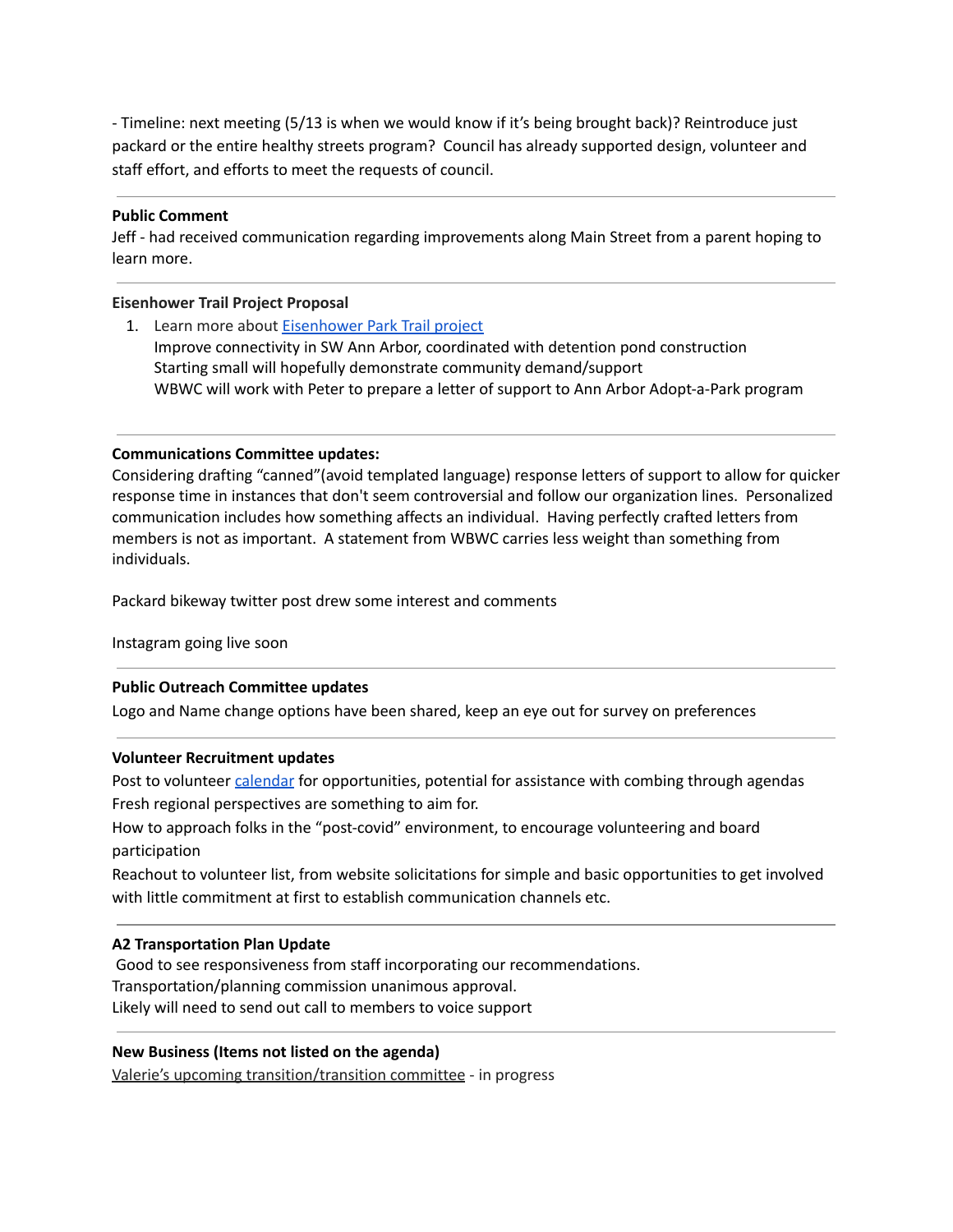Bike Parking Status - correspondence has been initiated regarding developing something to bring forward either a plan or committee or other effort.

Healthy Streets Response -

Keeping the peace is one of our core values.

Share a quick general update about what happened, follow up with some information about what was on the table(the potential benefits, images of what the streets might have looked like). Also work on bullet points executing the "debunk" strategy addressing the nature of the concerns.

Separating the projects, permanent vs temporary. Emphasize alignment with the A2Zero plan.

One option - try and get Council members to reconsider, call to action to members to write council (next few days)

Another option is to wait till 2022, hoping for an overhaul of leadership

# **Future Ann Arbor Priorities**

More Safe Streets type experiments

Determine where best practices can be put into place

Further completion of priority project map initiatives including B2B etc…

Involve student groups to build campus connectivity initiatives

New A2 Council -

"20 is plenty" campaign - Enforcement?

concerted effort to design an actual low stress bike network, wayfinding

Winter season sidewalk clearing

Added crosswalks new obvious location and between crosswalk gaps

Transportation Master Plan involvement

### **Action Items determined during meeting:**

- Valerie:
	- Send support letter to Ann Arbor Adopt-a-park program
	- Work with transition committee to plan smooth transition
	- Work with William and Kai to get instagram account live
	- Start search for new membership volunteer
- Robert:
	- Reimburse Valerie for nonprofit training
	- Send bio/photo to Valerie
	- Share bank statement with Valerie and Larry
- Jaime
	- Send bio/photo to Valerie
- Matt
	- Send bio/photo to Valerie
- Seth
	- Send out name change survey
- William
	- Work with Kai to get instagram account live